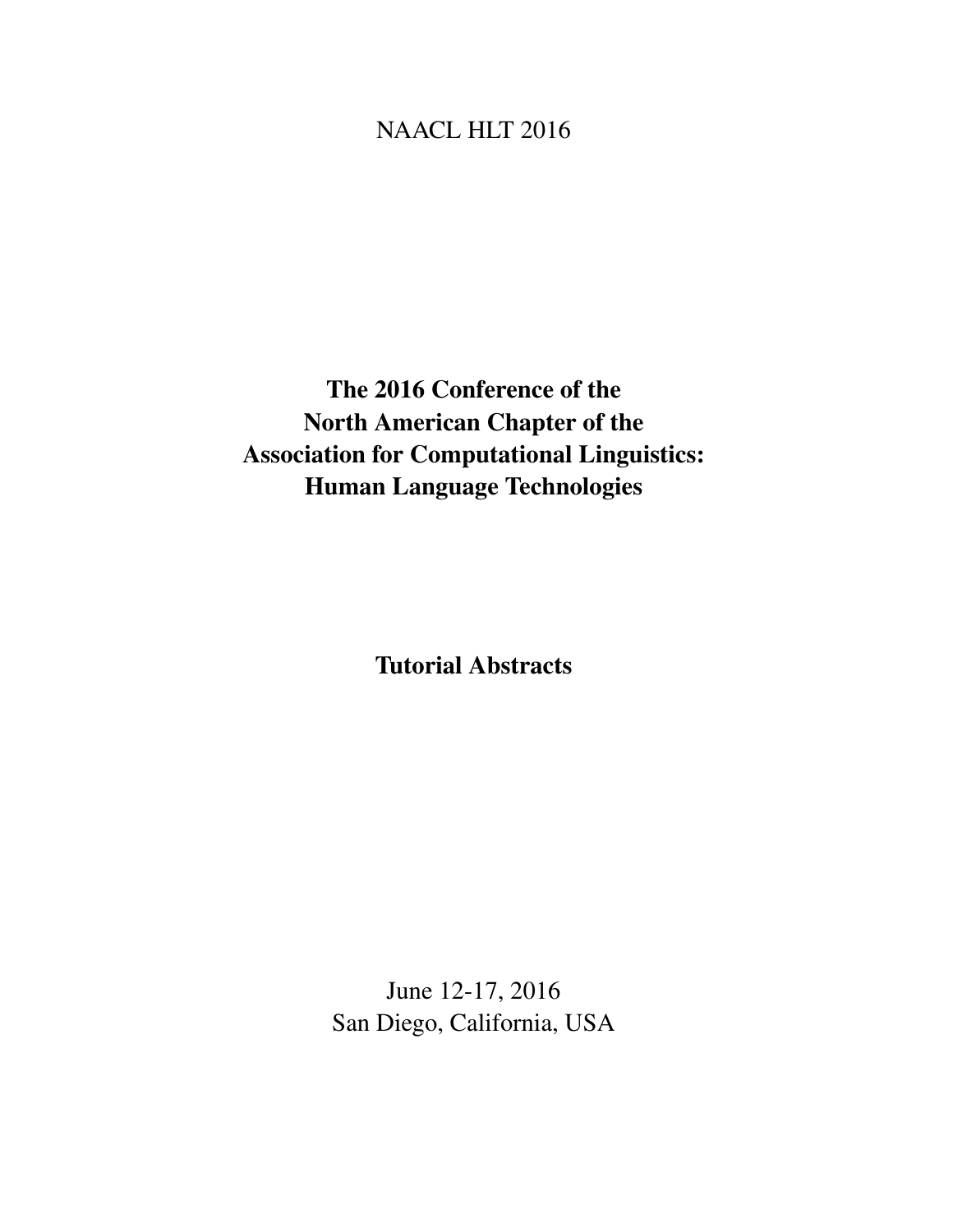c 2016 The Association for Computational Linguistics

Order copies of this and other ACL proceedings from:

Association for Computational Linguistics (ACL) 209 N. Eighth Street Stroudsburg, PA 18360 USA Tel: +1-570-476-8006 Fax: +1-570-476-0860 acl@aclweb.org

ISBN 978-1-941643-94-5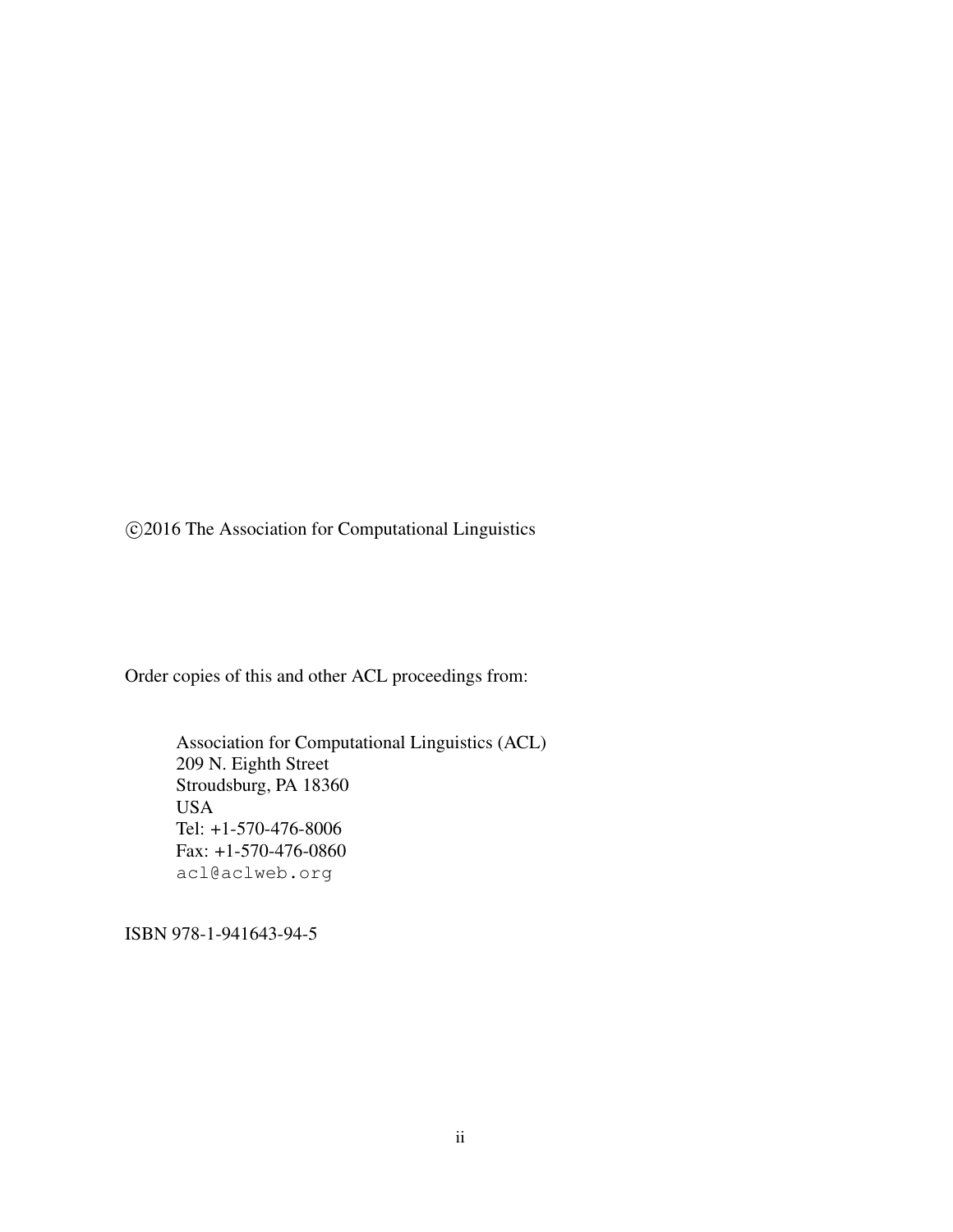### Introduction

This volume contains the abstracts for the tutorials presented at NAACL 2016. Tutorials were selected by joint call for NAACL, ACL and EMNLP. Together we accepted 6 NAACL tutorials out of a total of 32 joint submissions.

We would like to thank Kevin Knight (NAACL general chair), Jason Riesa (NAACL website chair), Adam Lopez and Margaret Mitchell (NAACL publications chairs), and Priscilla Rasmussen (local arrangement chair) for their help during the whole process. We also want to extend our sincere gratitude to the other tutorial chairs who helped with reviewing: Rebecca Hwa, Bishan Yang, Alexandra Birch, and Willem Zuidema.

Enjoy the tutorials! NAACL 2016 Tutorial Co-chairs Alexander M Rush Mohit Bansal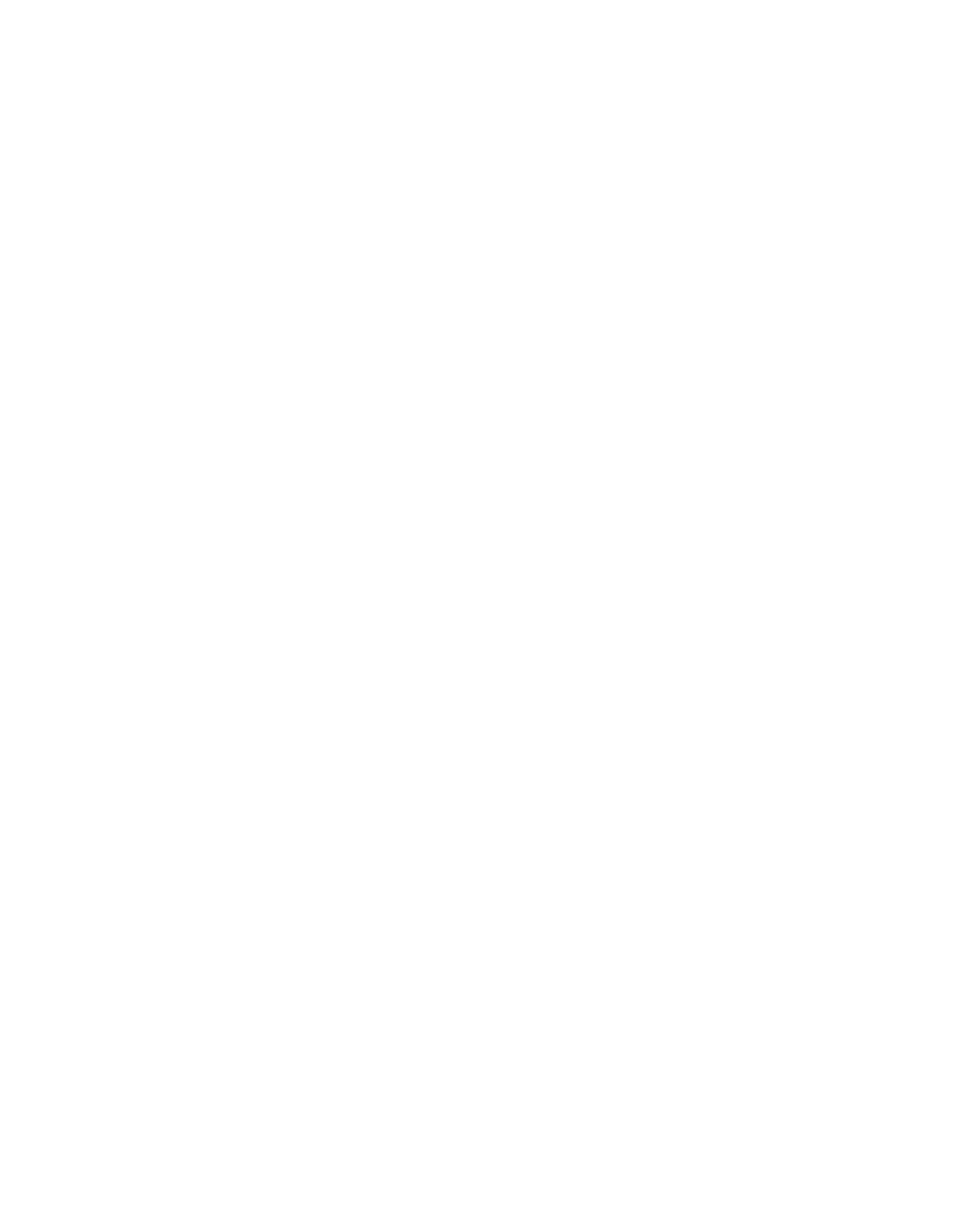### Tutorial Co-chairs:

Alexander M. Rush, Harvard University Mohit Bansal, TTI-Chicago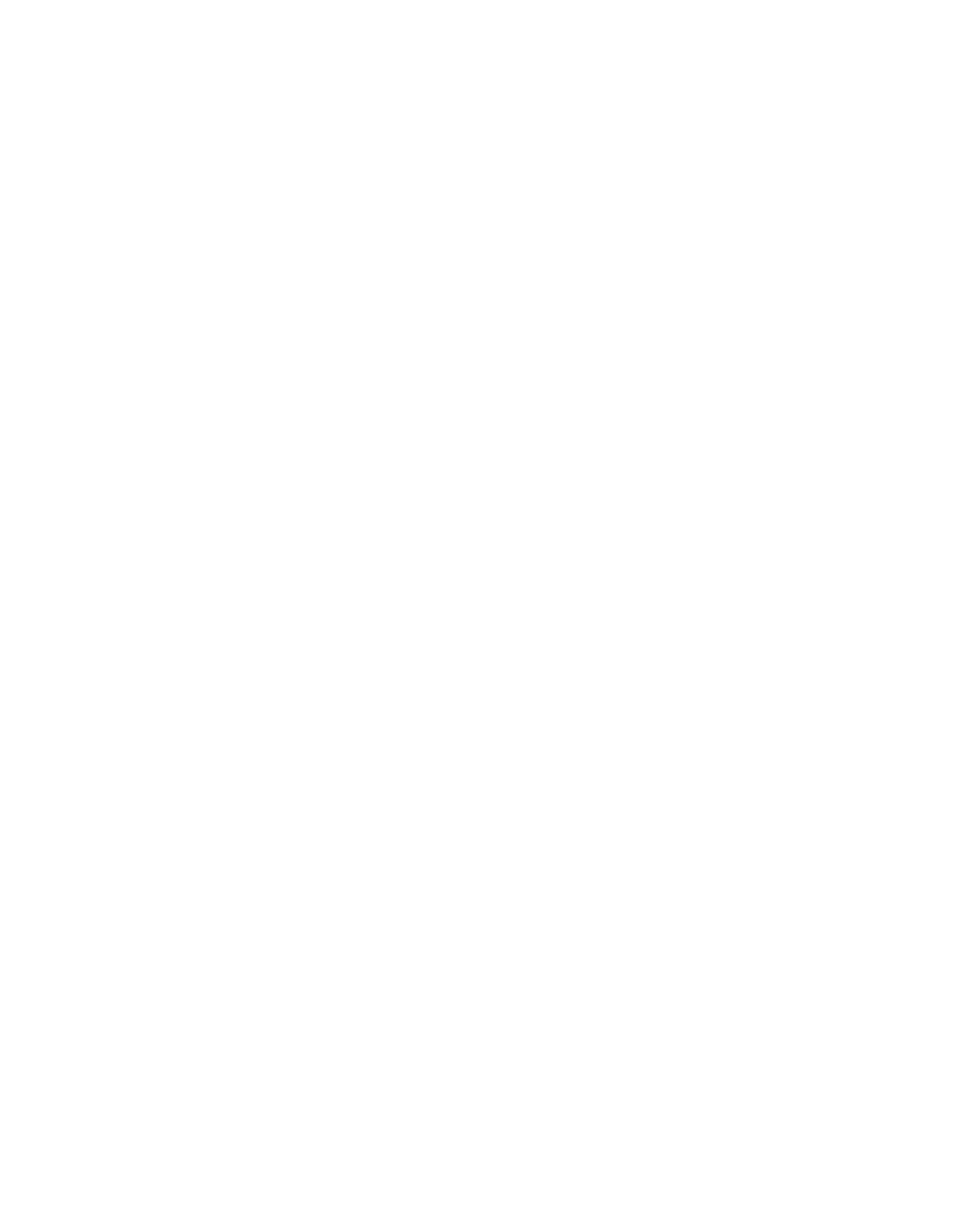## Table of Contents

| <b>English Resource Semantics</b>                                 |  |
|-------------------------------------------------------------------|--|
|                                                                   |  |
| Multilingual Multimodal Language Processing Using Neural Networks |  |
|                                                                   |  |
|                                                                   |  |
| Question Answering with Knowledge Base, Web and Beyond            |  |
|                                                                   |  |
|                                                                   |  |
| <b>Recent Progress in Deep Learning for NLP</b>                   |  |
|                                                                   |  |
|                                                                   |  |
| Scalable Statistical Relational Learning for NLP                  |  |
|                                                                   |  |
|                                                                   |  |
| <b>Statistical Machine Translation between Related Languages</b>  |  |
| Pushpak Bhattacharyya, Mitesh M. Khapra and Anoop Kunchukuttan17  |  |